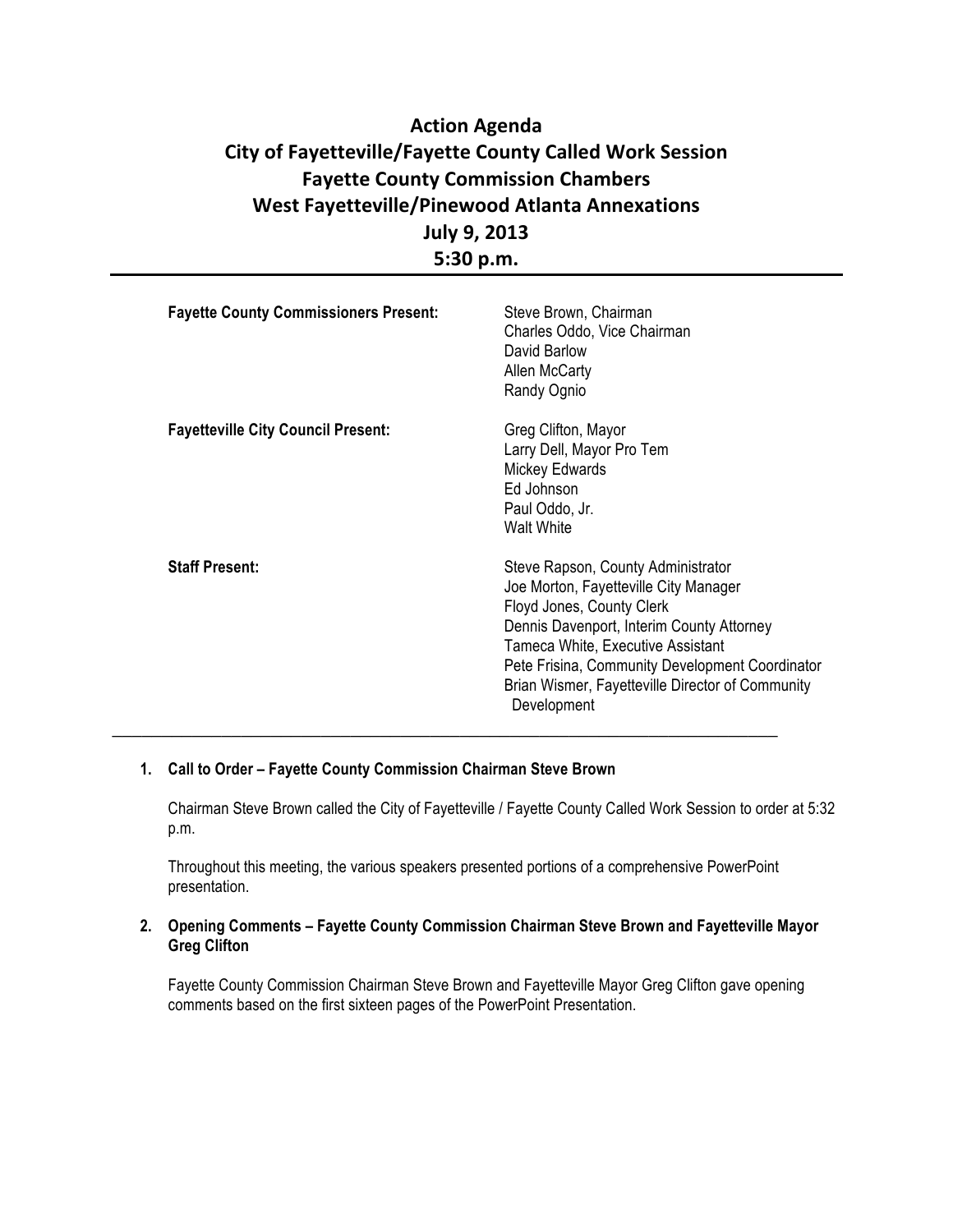#### **3. History and Overview of West Fayetteville Area – Matt Forshee, President and CEO, Fayette County Development Authority (FCDA)**

Mr. Matt Forshee, President and CEO of the Fayette County Development Authority, provided the history and an overview of the West Fayetteville Area. Mr. Forshee's comments entailed pages 17 through 26 of the comprehensive PowerPoint presentation.

### **4. West Fayetteville Master Plan Update – Aaron Daily, Historical Concepts**

Mr. Todd Strickland of Historical Concepts gave some brief remarks about the West Fayetteville Master Plan.

Mr. Ryan Yurcaba updated the attendees about the West Fayetteville Master Plan. He utilized pages 27 through 54 of the comprehensive PowerPoint presentation.

## **5. Annexation Process Update and Overview of Intergovernmental Agreement Between City of Fayetteville and Fayette County – Brian Wismer, Fayetteville Director of Community Development and Pete Frisina, Fayette County Director of Planning and Zoning**

Fayetteville Director of Community Development Brian Wismer and Fayette County Director of Planning and Zoning Pete Frisina reported on the annexation process and gave an overview of the Intergovernmental Agreement between the City of Fayetteville and Fayette County. For their discussion, they used pages 55- 66 of the comprehensive PowerPoint presentation.

### **6. Public Comments**

**Bill Foley:** Mr. Foley, who "is doing the Pinewood design", began by saying he was the only one available "from any of the development team", as everybody else was working or trying to beat the rain. He said they did want to support and tell everybody at the city that they have been working with the city and the county, and he told everyone that the proposed agreement between the city and county is very much in favorable and beneficial to both sides. He praised both the city and the county staffs who have worked everything through. He said they totally support the agreement and the way it is going, it's planning, and everything that has happened. He said the development team wanted to endorse everybody in the team who has been involved, and he hoped the effort would continue and be approved.

**Chairman Brown:** Chairman Brown informed everyone that there was a meeting with the cities a couple of days ago related to the Core Infrastructure SPLOST. He said the Board of Commissioners said the County was only going to do Stormwater projects, and that the County was going to stick to that promise that was made to the constituents. He stated that the County actually came out under its proposed budget for Stormwater; giving the County a significant balance. He said the Board has informed the cities that it is willing to give those monies to the cities so that the cities can do projects that need to be done and that will help them fulfill the rest of their list. He asked for some of the funds that would be going to Fayetteville related to the tunnel either at Sandy Creek or Veterans Parkway would be used to fund the tunnels and much more. He asked the City of Fayetteville to use some of the funds to help with the tunnel, and he said the County would help in any way that it could. He pointed out that the County has already agreed to do all the earthwork, cut the road, insert culverts, and do everything else that it could do. He asked the city to consider his request.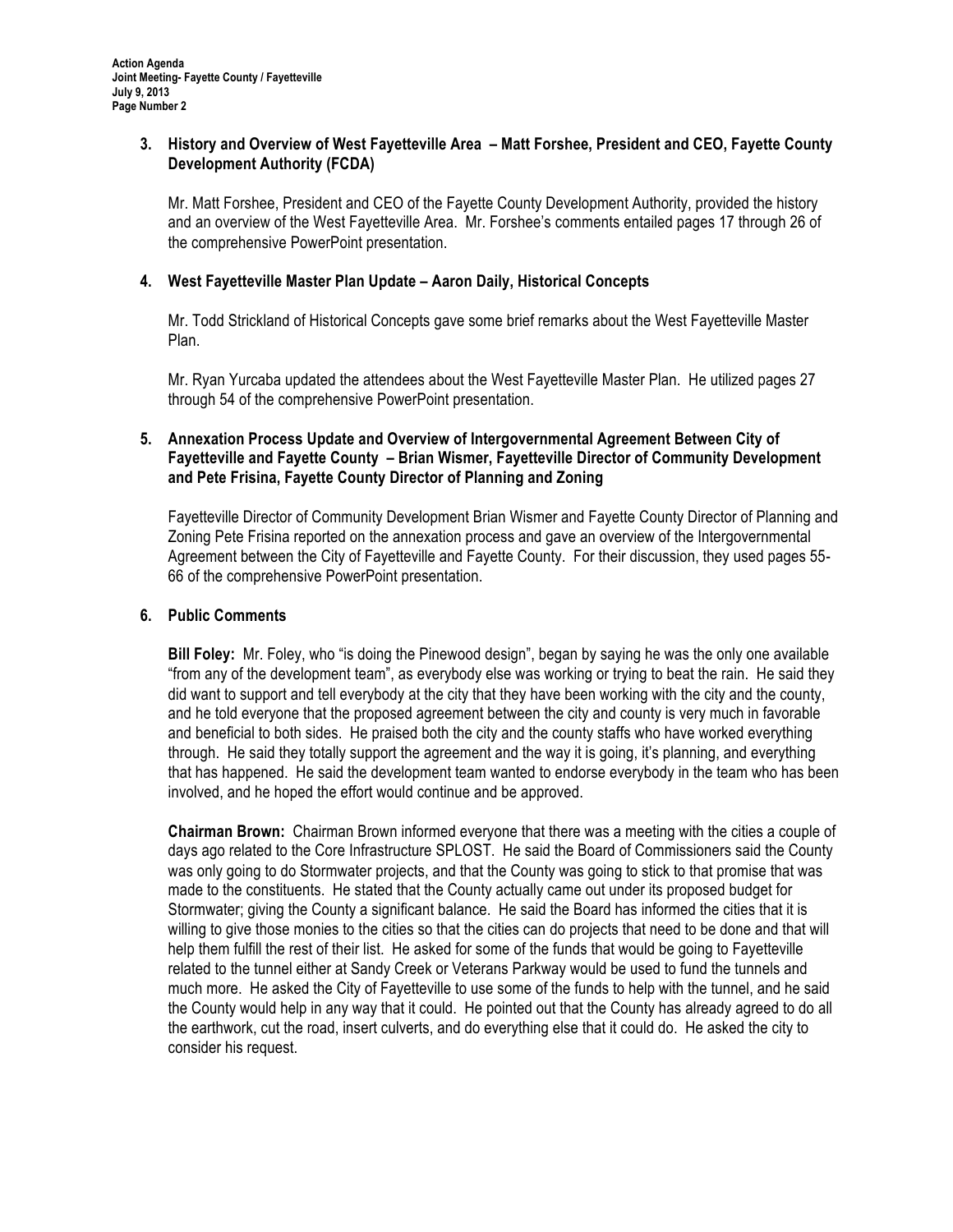**Commissioner Ognio:** Commissioner Ognio understood that this issue had been hard fought for an Intergovernmental Agreement, and he thought that it worked out for both sides. That said, Commissioner Ognio said he was a little disappointed in the City of Fayetteville on the annexation since he did not think the city should be annexing as much as they are even though the county did not have much say in the matter. He hoped that the development could be slowed "on the other side of Veterans Parkway", and he thought it would be slower if it did not have access to sewer on that side. Commissioner Ognio said everyone needed to keep in mind what would be done to the rest of Fayetteville if the property develops, and he was worried that the proposed developments would work to cause existing structures in Fayetteville to "become empty" since they would not be as close to the financial activity. He hoped all of the proposals worked out to the best, but he wanted to voice his opposition to the annexation of the property on the other side of Veterans Parkway.

**Mayor Clifton:** Mayor Clifton responded to Commissioner Ognio's comments by explaining that the sewer would actually "would not be extended over that far." He said the initial phase of the sewer is only going to get to the Pinewood site. He said the sewer would not be extended until there was some project that needs it and provides the funding for it. He anticipated that the plans would help to slow down the development whenever a development is on the west side of Veteran's Parkway.

**Commissioner Ognio:** Commissioner Ognio replied that, as he saw it, the city could always annex the property later, and that he did not see the need to annex the property to make sewer available. He explained that if the property were in the city then sewer would be available to it.

**Mayor Clifton:** Mayor Clifton agreed that sewer could be made available to city property, but the developers have requested annexation and the city did not solicit the request. He added that the Board of Education is also interested in annexing; hoping it would increase their property value and then they could unload the school site.

Chairman Brown asked the City of Fayetteville's Public Services Director, Chris Hindman, to briefly tell how the sewers would "come into play" and what properties would be involved.

**Public Services Director Chris Hindman:** Mr. Hindman said that currently the sewer is being designed to have a lift station on the Williams property to pump the sewer across the street to an existing sewer line. He said that from the lift station, there would be a sewer line that comes up to Sandy Creek; however, the design is still being worked out. He added that a manhole would be installed for the Pinewood site. He added that any future sewer expansion in the area would be provided by the developer, so the city is fronting the cost for Phase I of the sewer and then it would be proportionately shared back to each property owner as they tie onto the sewer. He stated that the city would actually recover its cost for the sewer in the area.

**County Administrator Steve Rapson:** County Administrator Steve Rapson said he wanted to personally thank Fayetteville City Manager Joe Morton and his staff, as well as Allen and Brian, in regards to all that has come together. He explained that this was a great example of how Fayette County can work with Fayetteville for a city that ultimately benefits Fayette County.

**Chairman Brown:** Chairman Brown said that one aspect that has changed in the county is that the county realizes that the cities are actually beneficial to the county. He said that when the cities do well, the county does well. He thought that was a great perspective to have. He said the County wanted the city to do well, and that the county does well when the city does well.